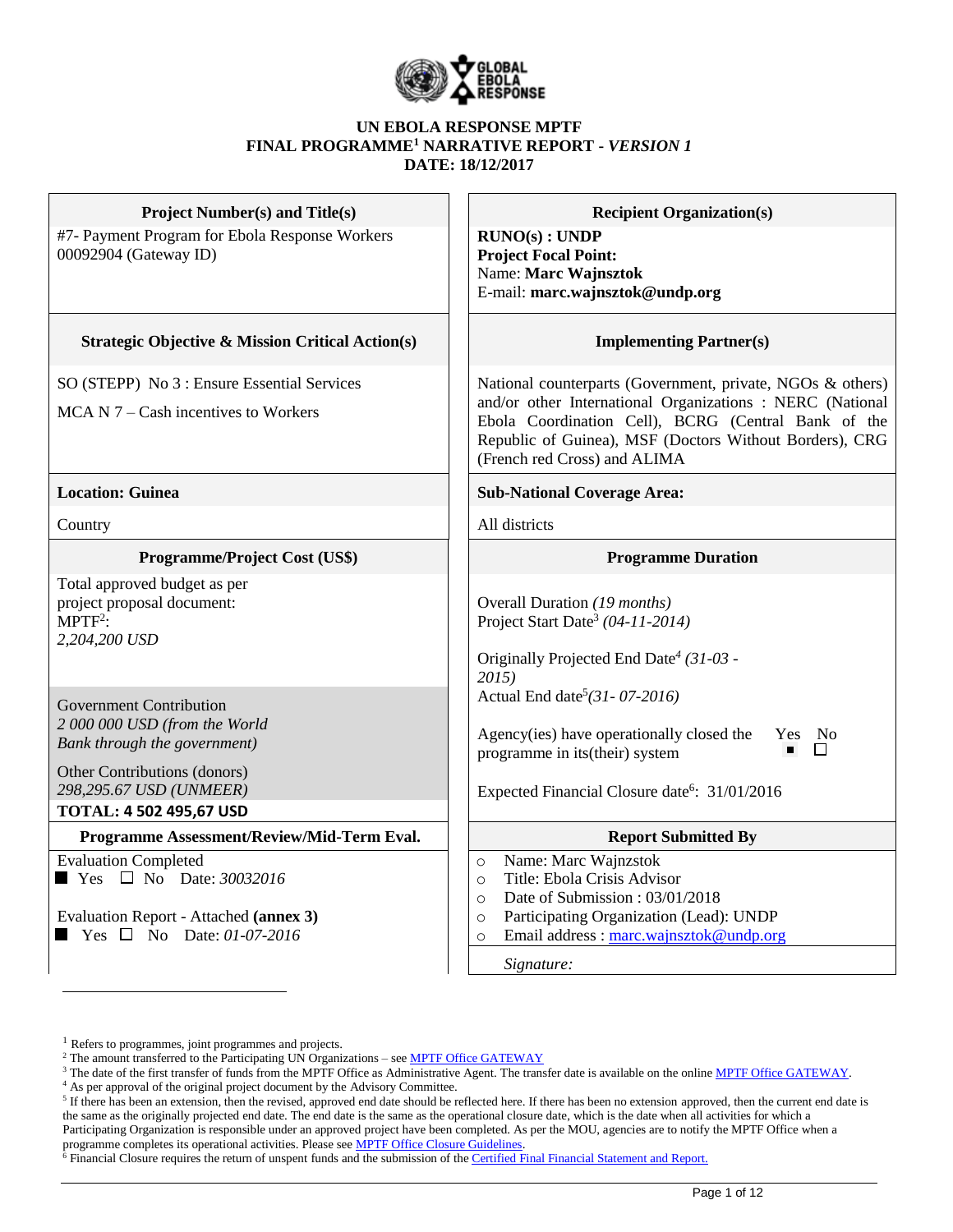| <b>Report Cleared By</b>                |  |  |  |  |
|-----------------------------------------|--|--|--|--|
| Name: Lionel Laurens                    |  |  |  |  |
| Date of Submission: 03/01/2018          |  |  |  |  |
| Participating Organization (Lead): UNDP |  |  |  |  |
| lionel.laurens@undp.org                 |  |  |  |  |
| Signature:                              |  |  |  |  |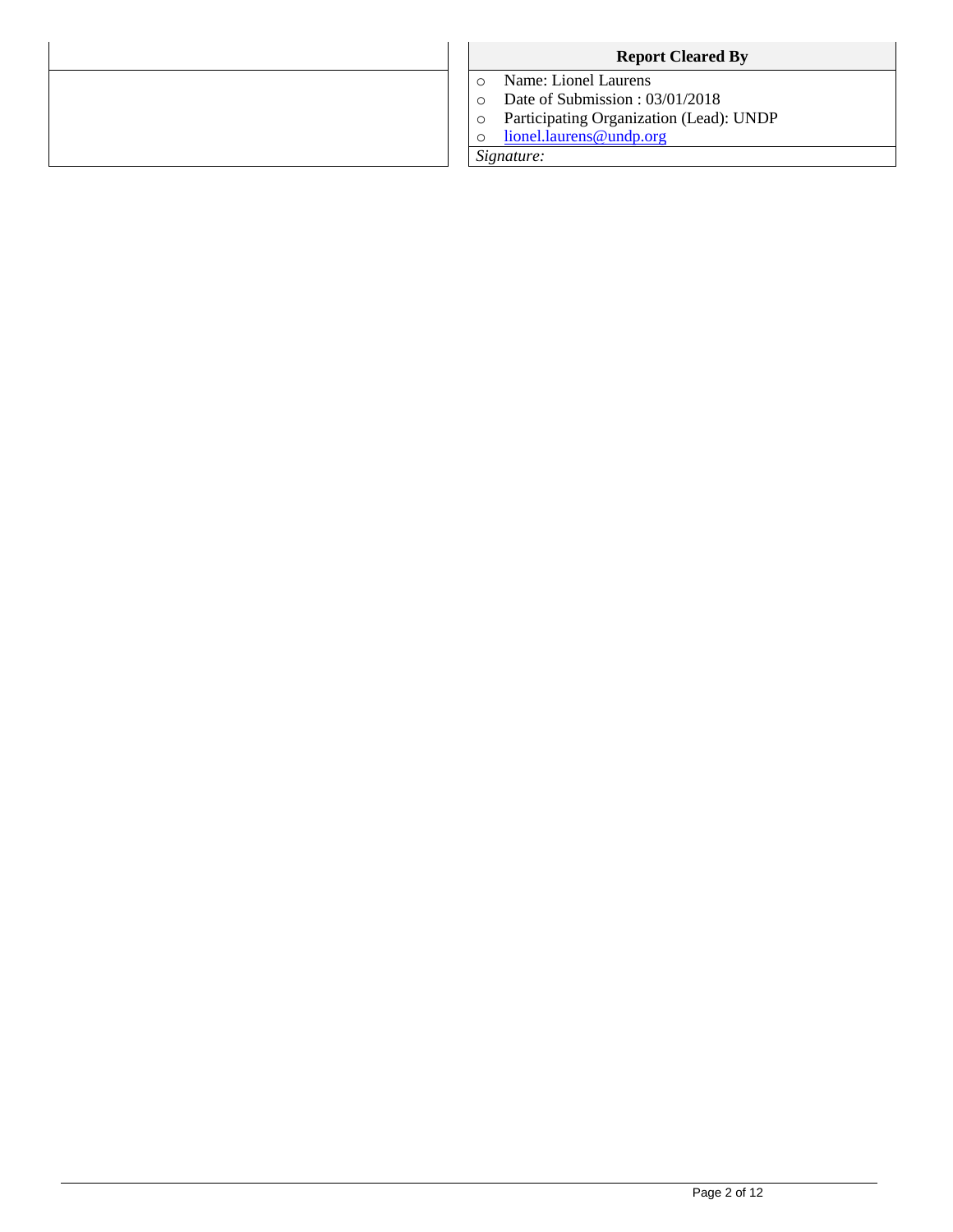## **PROJECT/PROPOSALRESULT MATRIX**

 $\overline{a}$ 

| Project Proposal Title: UNDP Programme for Payments for Ebola Response Workers (PPERW) - Guinea                               |                      |                                                         |               |                                                                                                   |                                                                            |                                                        |
|-------------------------------------------------------------------------------------------------------------------------------|----------------------|---------------------------------------------------------|---------------|---------------------------------------------------------------------------------------------------|----------------------------------------------------------------------------|--------------------------------------------------------|
| Strategic Objective to which the project<br>contributed                                                                       |                      |                                                         |               |                                                                                                   |                                                                            |                                                        |
| MCA [ 7] [1]                                                                                                                  |                      |                                                         |               |                                                                                                   |                                                                            |                                                        |
| <b>Output Indicators</b>                                                                                                      | Geographical<br>Area | Target <sup>[2]</sup>                                   | <b>Budget</b> | Final<br><b>Achievements</b><br>(see details in the<br>narrative report)                          | <b>Means</b> of<br>verification                                            | <b>Responsable Organization(s).</b>                    |
| <b>Information Management</b><br>Ι.<br>% of Ebola Response Workers registered on the                                          | National             | [Note out of estimated<br>25,000 ERWs by 1 Dec<br>2014] | 460,400       |                                                                                                   | On-site workforce<br>collecting and<br>aggregating<br>information from all | <b>UNDP</b> National Coordination<br>Cell and partners |
| information management system<br>% of paying organizations reporting to the information                                       |                      | 100%<br>100%                                            |               | $100\%$<br>$100\%$                                                                                | Ebola Response<br>agencies                                                 |                                                        |
| management system                                                                                                             |                      |                                                         |               |                                                                                                   |                                                                            |                                                        |
| II.<br>Strengthen existing payment<br>mechanisms                                                                              |                      |                                                         |               | 0 ERWs striking                                                                                   |                                                                            |                                                        |
| $#$ of $ERWs$ reported by media striking                                                                                      |                      | 0 ERW Striking                                          |               | Completed                                                                                         |                                                                            |                                                        |
| Diagnostic study completed                                                                                                    |                      | Diagnostic completed                                    |               | Recommendations                                                                                   |                                                                            |                                                        |
| Recommendations made to the government and financial<br>sector to bolster resilience                                          | National             | Recommendations<br>adopted                              | 1,013,400     | Adopted<br>Partially Completed                                                                    | Payroll Bank records                                                       | <b>UNDP</b>                                            |
| Monitoring system fully functional and reporting incidents<br>of potential failure with according UNDP activity to<br>resolve |                      | Monitoring system<br>functional                         |               | Monitoring system<br>was functional<br>during the Ebola<br>outbreak but no<br>reporting incidents |                                                                            |                                                        |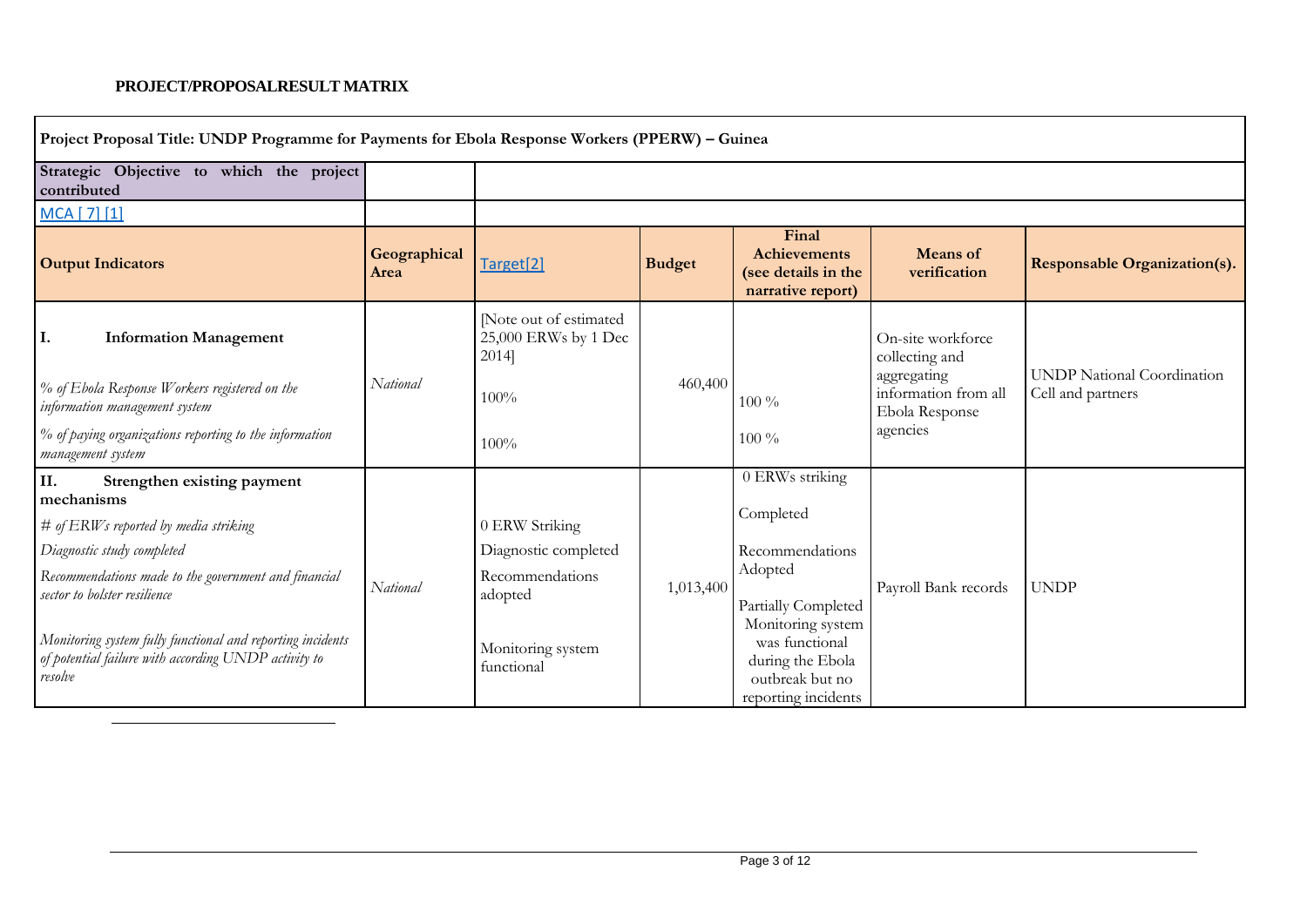|                                                                                                                                                                                                                                                                                                                                                                                                |                                                                        |                                                                                                                                                                |         | were<br>communicated to<br>UNDP.                                                                                                                                                                                                                                                 |                                                                                                                                   |                                                                                  |
|------------------------------------------------------------------------------------------------------------------------------------------------------------------------------------------------------------------------------------------------------------------------------------------------------------------------------------------------------------------------------------------------|------------------------------------------------------------------------|----------------------------------------------------------------------------------------------------------------------------------------------------------------|---------|----------------------------------------------------------------------------------------------------------------------------------------------------------------------------------------------------------------------------------------------------------------------------------|-----------------------------------------------------------------------------------------------------------------------------------|----------------------------------------------------------------------------------|
| III.<br>Establish an operational contingency<br>plan<br># payments made through operational testing and proof of<br>concept/stress testing<br># people paid through UNDP contingency plan (note goal<br>is $0$ since ideally the strengthening and monitoring in<br>output II obviates the need for this contingency to be<br>utilized)<br>% local districts with adequate cash out points for | National                                                               | 500 contacts tracers<br>paid salary incentives<br>once a month for 3<br>months<br>0 people paid through<br>UNDP contingency<br>plan<br>100 % districts covered | 730,400 | 1 5 0 8<br>8889 ERWs paid<br>through MPTF<br>contingency plan<br>before reallocation<br>to the governments<br>fund from the<br>World Bank. At the<br>end of the project<br>only 959 ERWs<br>remain allocated on<br>Activity<br>(contingency fund<br>of PPERW project)<br>$100\%$ | Reports of service<br>provider capacity<br>Signed contracts<br>Testimonials from<br>ERWs paid through<br>UNDP contingency<br>plan | <b>UNDP</b> Organizations<br>supervising contact tracers for<br>proof of concept |
| forecasted volumes<br><b>MCA</b> [7]                                                                                                                                                                                                                                                                                                                                                           |                                                                        |                                                                                                                                                                |         |                                                                                                                                                                                                                                                                                  |                                                                                                                                   |                                                                                  |
| <b>Effect Indicators</b>                                                                                                                                                                                                                                                                                                                                                                       | Geographical<br>Area<br>(where the<br>project<br>directly<br>operated) | Baseline[3]<br>In the exact area of<br>operation                                                                                                               | Target  | Final<br>Achievements                                                                                                                                                                                                                                                            | Means of<br>verification                                                                                                          | <b>Responsable Organization(s)</b>                                               |

 $\overline{a}$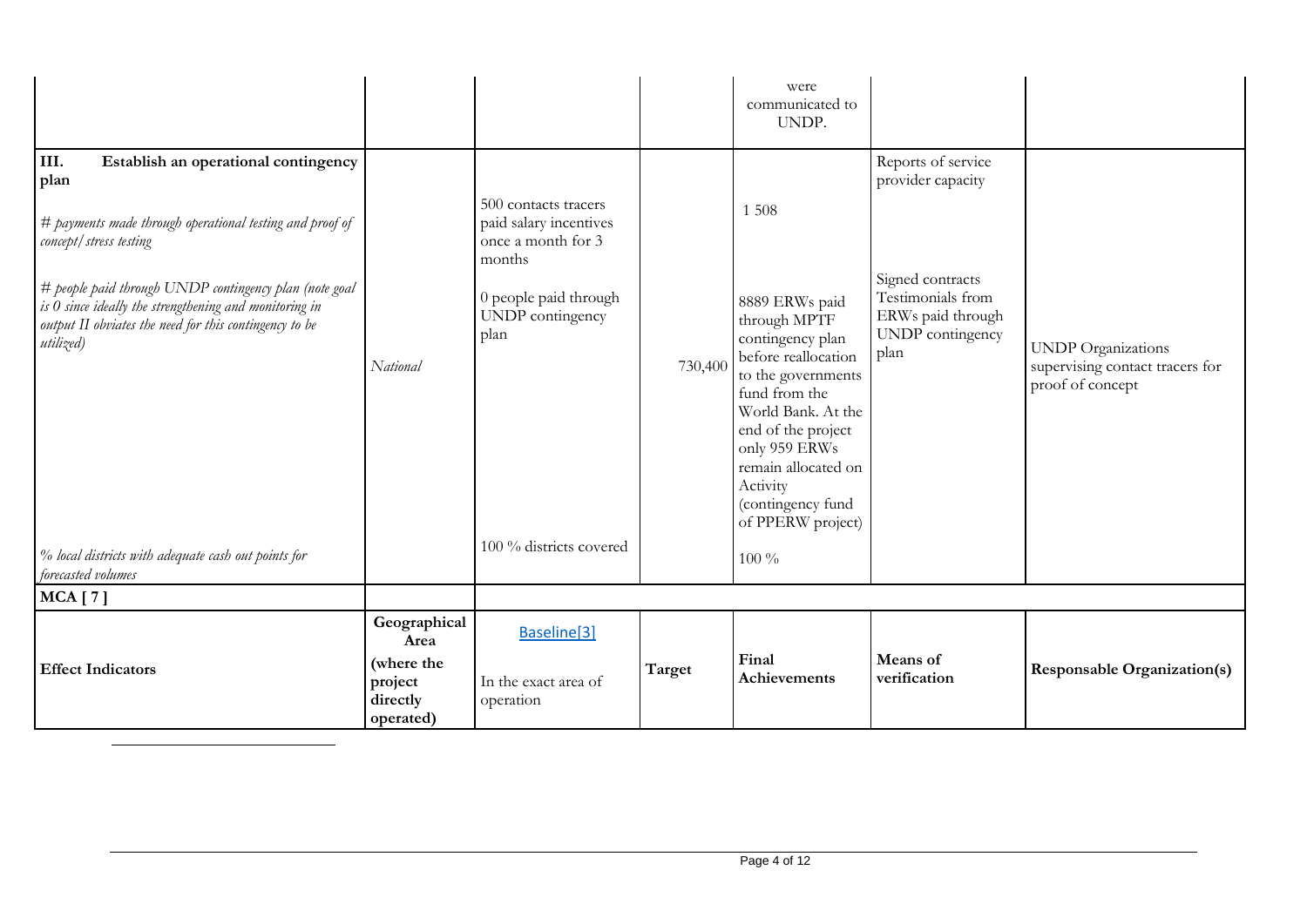| % of registered Ebola workers linked to a payment<br>mechanism | Central with<br>national coverage | Estimate 80 % | 100% | Lists of registered<br><b>Ebola Response</b><br>Workers validated by<br>the requesting entity,<br>and consolidated with<br>100% bank transfer records,<br>mobile money<br>records, cash payment<br>lists, confirmed with<br>systematic random on<br>site checks with | <b>UNDP</b> |
|----------------------------------------------------------------|-----------------------------------|---------------|------|----------------------------------------------------------------------------------------------------------------------------------------------------------------------------------------------------------------------------------------------------------------------|-------------|
| % registered Ebola workers fully paid on-time                  |                                   | Estimate 70 % | 100% | $100\%$ ERWs                                                                                                                                                                                                                                                         |             |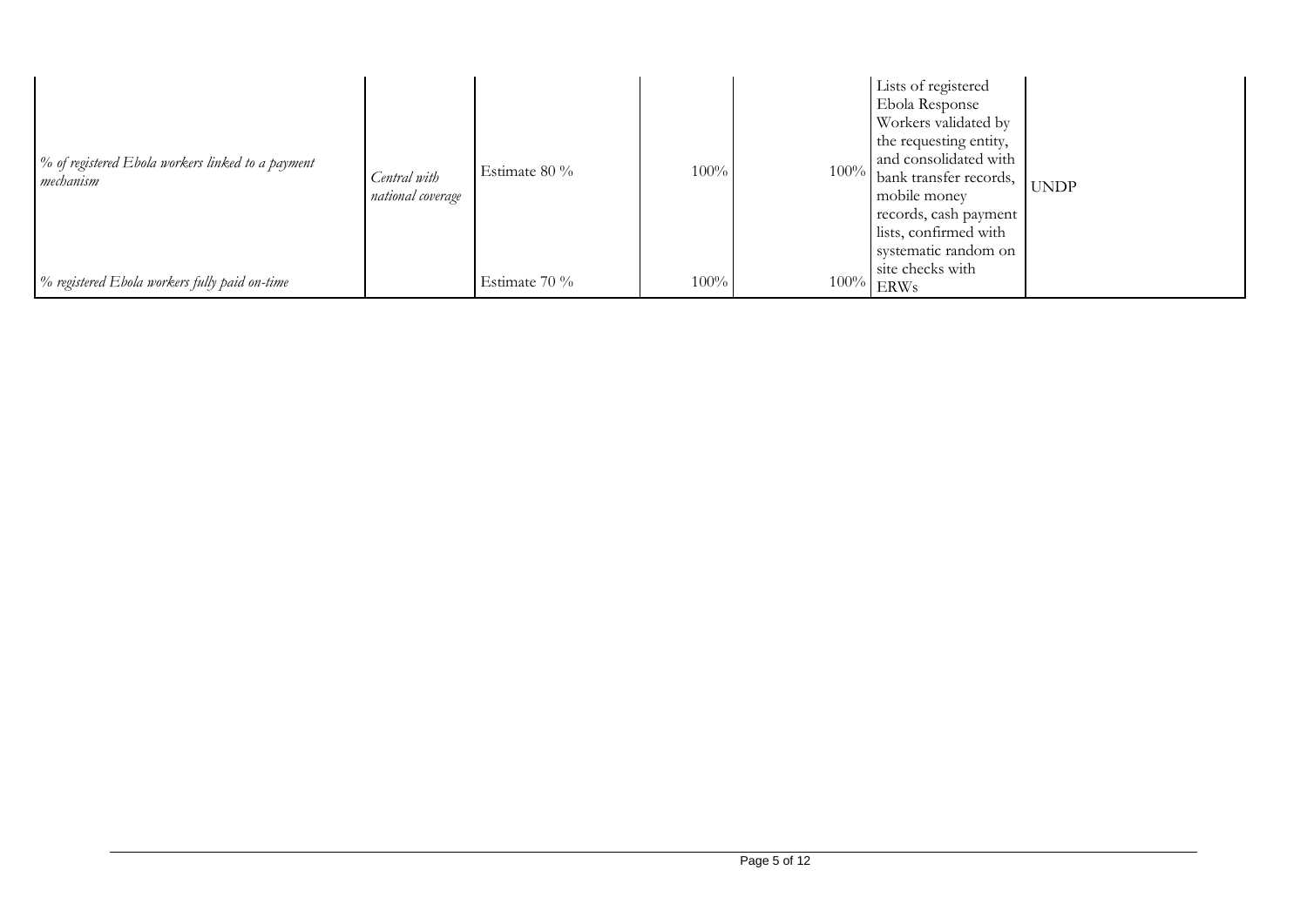## **FINAL PROGRAMME REPORT FORMAT**

### **EXECUTIVE SUMMARY**

Key achievements of the programme during the reporting period can be summarized as follows:

- **a)** Payment of Ebola workers for essential response services during the crisis was not interrupted thanks to the payment system set up by UNDP during the epidemy. (8889 ERWs)
- **b)** Set up of an effective, transparent and low-cost payment mechanism in collaboration with ECOBANK and NERC to operate all payments including for the MoH (Ministry of Health) staff working in the ETU.
- **c)** Strengthening of the financial sector through the following activities:
	- a. Improving the knowledge of the financial sector:
		- i. MM / BB environment / Digital Financial Services diagnostic in Guinea (annex 1)
		- ii. Organizational audit of the main MFIs (Annex 2)
	- b. Support to the BCRG in term of policy making to improve the current law and of capacity by providing equipment and software for a better control and regulation of the sector.
	- c. Equipment to MFIs and APIM-G to improve the data management.
	- d. Provide training on the use of these equipment and regarding the set of indicators they should produce monthly to the BCRG
	- e. Give access to the BCRG new central database for key information such as at risk clients to allow a crosschecking of blacklisted clients in Guinea and consolidated financial data of the sector.

#### **Background and Situational Evolution**

In November 2014, the UNDP Payments Program for Ebola Response Workers (PPERW) project was created to support Ebola Response Workers (ERWs) and avoid strikes during the epidemics through three outputs:

- Output 1: to set up an Information Management System to track ERWs.
- Output 2: to support and strengthen national payments mechanisms as well as to cover any failure of the financial system during the crisis.
- Output 3: To establish an operational contingency plan to ensure payments can be made in case of partial failures

During the EVD epidemic in Guinea, the nature of the emergency and the prevailing institutional capacity in Guinea required UNDP to focus on outputs 1 and 3 of the PPERW project to provide and operate payments to Ebola Response Workers working at the frontline of the epidemic in the treatment centers.

Since the first end of the EVD epidemic in Guinea on 29 December 2015, the country resumed its longterm development commitments. In this context, in January 2016, UNDP was able to initiate the implementation of activities related to output 2, namely, the issues of institutional capacity and sustainability, which were difficult to address in the midst of the emergency

A last Ebola flare in Koropara (N'Zerekore region) occurred from the 16th of March to end of April. The acute surveillance period ended at the end of June 2016 which has been followed by a 3-month strengthened surveillance period. The flare was due to the reminiscence of the virus in seminal fluid (almost a year after the persons has been declared cured from Ebola), for this reason, the active surveillance system focused on following up adult males to treat them in case of virus presence. Since this period, no new Ebola cases reported. The experience gain during the crisis by the governmental coordination agency (NERC) is being used for epidemic control in the newly created ANSS (National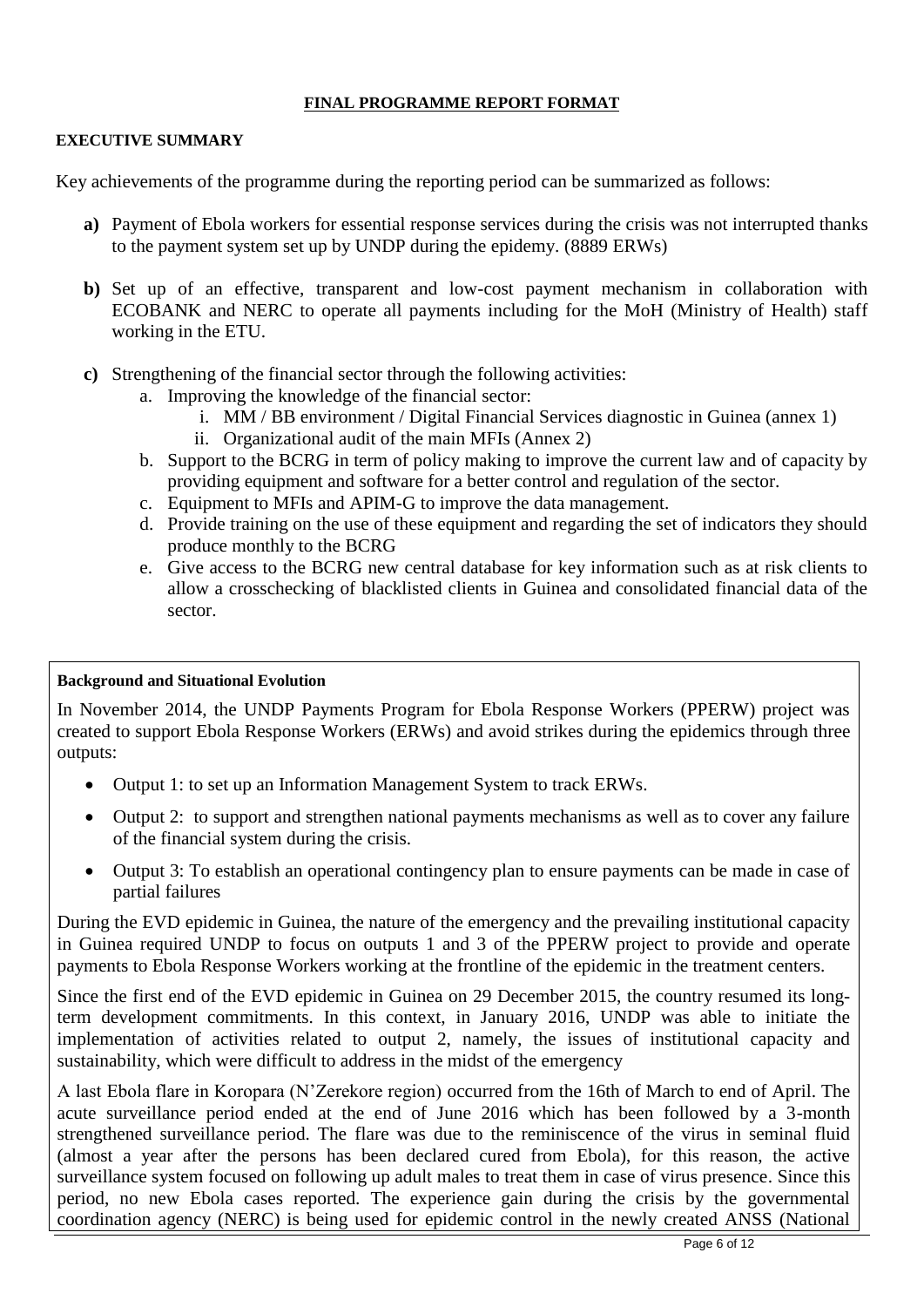Agency for Health Security).

## **Narrative section:**

- **Key Achievements:**
	- o Achievements related to the effect indicators.

The main goal of the PPERW was to avoid any service interruption within the Ebola treatment centers. This objective has been reached as no striking days have been registered during the epidemic.

Based on the evaluation conducted in March 2016, the provision of cash incentives to Ebola workers efficiently mitigated the risk of strikes. The active UNDP role in harmonizing and giving access to the incentives for ERWs working for the main NGOs fighting the disease (MSF, ALIMA, CRF) reduced the tension at the pick of the epidemic.

By setting up a transparent and reliable payment mechanism, UNDP helped the National Ebola Response Cell (NERC) in communicating and fighting against the corruption rumors that could have threatened the effectiveness of the Ebola response.

- o Achievements related to the output indicators
- Output 1: Information Management

At the beginning of the project, several schemes and mechanisms of payment of incentives were established to encourage the various personnel involved in the response to continue their commitment (governmental incentives for the medical and administrative staff of the Ministry of Health, cash payments for community mobilizers by UNICEF, for contact tracers WHO and UNFPA, and for NGOs staff working in the Ebola Treatment Units - ETUs). Two main actions were taken to: (i) identify the various categories and numbers of Ebola workers as well as the types and amount of incentives paid to them; and (ii) identify and harmonize those incentives and spot the gaps and forgotten cohorts that could have create problems. For this purpose, the finance commission has been activated within the NERC lead by UNDP and a workshop attended by all financial and technical partners was organized to set the rules for incentives and make harmonization decisions. This commission also advocated and obtained the extension of the incentive payment programme to the NGOs (MSF, ALIMA and CRF) staff working in the frontline of the epidemic in the Ebola Treatment Centers (ETUs). Implementation of the terms of this extension to workers in the ETUs was agreed as follows: World Bank finances the incentives of NGO health personnel, but not the administrative staff, over a six-month period from January to June 2015; UNMEER finances the administrative staff incentives from December 2014 to July 2015; UNDP is responsible for the preparation, execution and supervision of operations and assists the NERC; and the NERC approves and controls the operations.

Criteria for eligible ERWs have been discussed and agreed among the stakeholders and approved by the NERC. UNDP brought resources to control the lists of staff from NGOs, correct them and operate the payments once the lists were validated by the NERC.

At the end of January 2015, in view of the effectiveness, the transparency and the low cost of the payment mechanism set up with ECOBANK, NERC gave the mandate to UNDP to operate all payments including for the MoH (Ministry of Health) staff working in the ETU.

NERC relied heavily on UNDP to mitigate tensions on the ground thanks to our middle man position.

- Output 2: Strengthen existing payment mechanisms
- *1) During the EVD epidemic*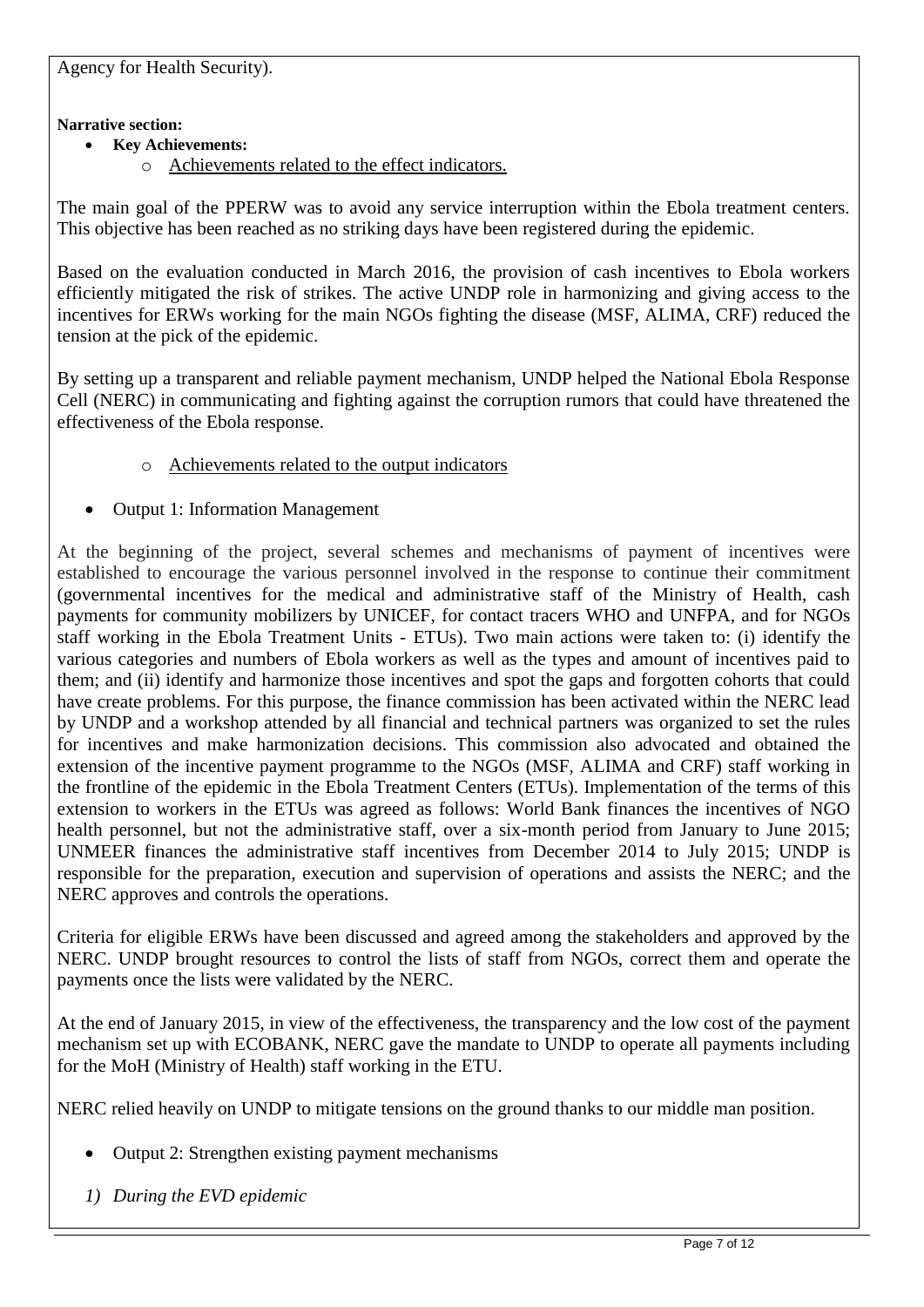To operate the payments, several options were available in Guinea in November 2014 (direct cash payments, micro finance institutions, banks or mobile money operators). Despite the epidemics, the national financial system was resilient and all the financial services were available in Guinea. The mobile money option hasn't been considered as the agent networks wasn't developed enough and the cash available inland wasn't sufficient to safely operate massive transfers. UNDP studied both micro finance and banks options to choose the banking option for the following reasons:

- UNDP already has a partnership agreement with Ecobank which eased the administrative set up
- Ecobank was less expensive than micro finance (0% fees for payments over counter where Ecobank had branches, and 1 % fees for mobile payments, instead of 6 %)
- Ecobank was present in all areas of intervention or provided solutions if not
- Going through a Bank granted us several guarantees in term of management, cash availability, transparency and accountability.

An agreement has been signed with Ecobank with 3 payment options:

- Opening of bank accounts for staff for direct payment (has been selected for all ALIMA staffs in N'Zérékoré region).
- Counter payments where Ecobank had branches
- Mobile counter payments where Ecobank was absent (Ecobank agents were going to the prefectures with money to pay the ERWs on site).

The lists of payments prepared by NGOs and verified/corrected by UNDP were provided to Ecobank once validated by the NERC. The identity of each ERW was checked thanks to their identity card. The lists were signed by each ERW receiving money. A possibility was given for ERWs who were forgotten from the lists or who were absent during the payment operation to receive their cash on the next payment rounds. UNDP followed closely the payments with regular on site field visits.



**Figure 1: Nb of ERWs paid per month compared to nb of Ebola patients**

# *2) After the crisis*

The Ebola Virus Disease, even if it strongly slowed down Guinean economy, didn't interrupted the financial sector activities. The banks and IMFs kept working during the crisis, providing safe and cheap solutions to pay incentives throughout the country. In parallel to that, the private sector invested massively in the development of mobile money / branchless banking (MM / BB) especially Orange and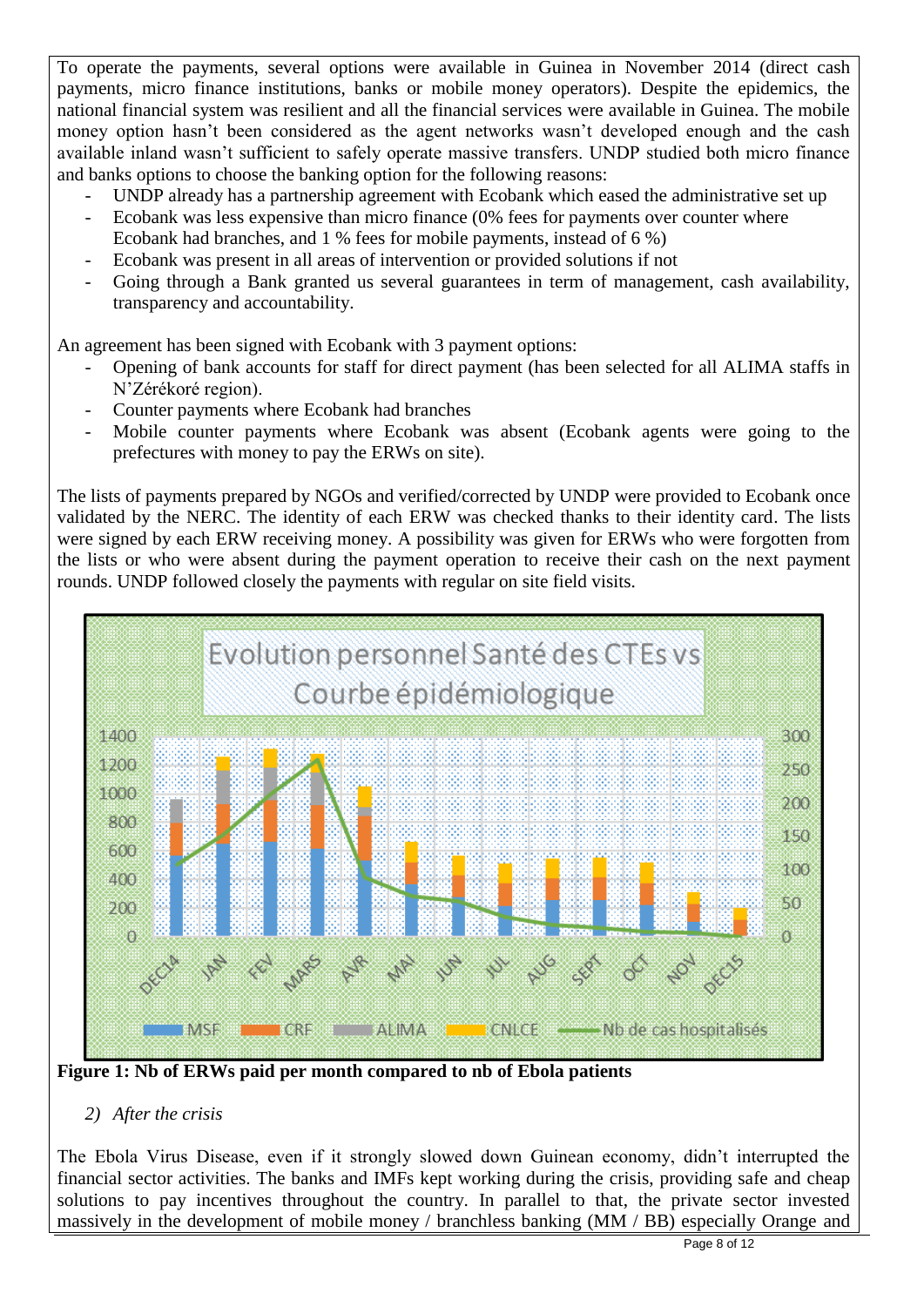MTN who developed their agents network and invested in financial education. While the private sector is developing quickly, the Central Bank of the Republic of Guinea (BCRG) is regulating through instructions this new sector but lacks support and capacities to define a clear and strong strategy regarding financial inclusion.

On the other hand, the main financial services provider in rural areas in Guinea (The microfinance institutions) are in a weak position following two major crises, a failed intervention of the state in 2012 into the credit provision which resulted in a massive unpaid credit increase and the EVD impact that slowed down the local economy. In this situation, the MFIs will not have the capacity to adapt to the changing context with the shift towards electronic money and the rapid development of competitors (Electronic Money Providers such as Orange) might lead to a monopolistic situation for credit provision affecting the quality and the diversity of the services offered in Guinea to the most vulnerable population.

For this reason, UNDP along with other actors and in the framework of 2016 Ebola MPTF activities, focused on the following strategy and activities to support the development of the financial sector especially safe and secured MM / BB in Guinea thanks to the funds available under the PPERW project:

- Improving the knowledge of the financial sector:
	- MM / BB environment / Digital Financial Services diagnostic in Guinea (annex 1)
	- Organizational audit of the main MFIs (Annex 2)
- Support to the BCRG in term of policy making to improve the current law and of capacity by providing equipment and software for a better control and regulation of the sector. BCRG needs specifically technical training regarding the shift to electronic money (which has been set as a priority by the Central Bank Governor in 2016) to be able to understand and interact with private actors investing in the sector and prepare the regulation that will supervise the development to come. They also need support to have a closer control regarding MFIs activities and "clean" the sector from unhealthy structures. Under this project, the following activities have been financed:
	- Provision of technical support to the BCRG
	- Electronic equipment to the BCRG

Tailor-made software for a better management and follow up of all MFIs institutions in Guinea. This will consist in an online platform where MFIs will input their data to calculate automatically a set of key indicators. It will help BCRG to spend more time on analyzing the data and give proper support to MFIs (rather than having to manually enter and calculate each indicator) and in the end contribute to "clean" the sector.

 Direct support to the MFI sector. In Guinea, 17 MFIs are legally certified by the Central Bank represented at the National level by the Guinean Professional Microfinance Institutions Association (APIM-G). APIM-G, also due to the bad state of the MFIs in Guinea, is not functioning properly and has low capacity and added value for the sector. UNDP strategy consist in providing tools and technical advice to APIM-G to help them playing their role in Guinea and provide support to the IMFs directly. One of the main technical issue in the sector is the facing is the low quality of their financial data management affecting their day-to-day activity and the capacity for the BCRG to monitor the sector. No further development of electronic payment can be done if these issues are not solved. We focused our activities on:

Equipment to MFIs and APIM-G to improve the data management (the 3 main conditions for MFIs to get access to this equipment are 1) Being certified by the BCRG 2) Having paid their annual contribution to APIM-G 3) Contributing to 10 % of the total amount of material received, this 10 % will be placed in a dedicated account at APIM-G with a control from BCRG and UNDP). These conditions will give back some cash flow to APIM-G to be more active and create a budget (around 10 000 USD contributed from the 10% contribution from the MFIs) to support further activities in favor of the sector.

Provide training on the use of these equipment and regarding the set of indicators they should produce monthly to the BCRG

Give access to the BCRG new central database for key information such as at risk clients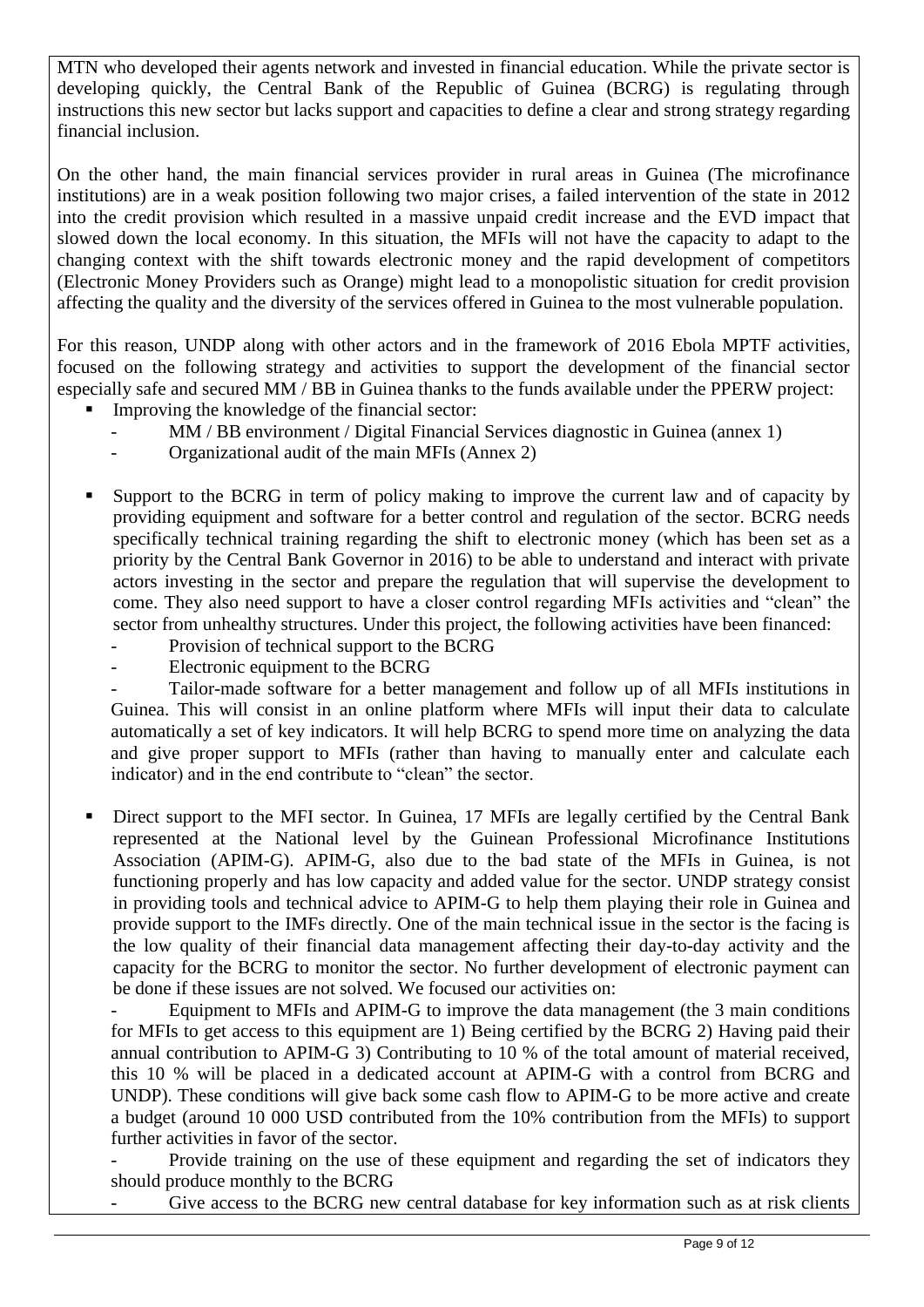to allow a crosschecking of blacklisted clients in Guinea and consolidated financial data of the sector.

| <b>TOTAL</b>                                |
|---------------------------------------------|
| <b>ORDER</b>                                |
| 60                                          |
| 90                                          |
| 20                                          |
| 20                                          |
| $\mathcal{D}_{\cdot}$                       |
| 60                                          |
| 40                                          |
| <b>Figure 2: Electronic Equipment order</b> |
|                                             |

While the private sector is expanding quickly and the BCRG is setting a national payment switch (to connect all financial institutions including banks, electronic money providers, MFIs and ease transfers between these structures and internationally), the above activities funded under this project give BCRG and financial partners tools to better regulate and support this sector and provide the basic support to MFIs to be able to take a step forward into the development of electronic payment, giving them an opportunity to face the coming competition.

These activities, along with the work done in Sierra Leone and Liberia, will support a long term strategy to develop MM / BB activities in the region. Mobile Money and Branchless Banking development contributed in many countries to support local activities especially for women giving them more financial independency. UNDP and UNCDF, in coordination with the World Bank Group, will continue their efforts based on the achievement realized during this project to provide access to the most vulnerable population of Guinea to electronic financial services that are competitive, adapted and contribute to the local development.

Output 3: Establish an operational contingency plan

As described in the previous chapters, UNDP operated payments from funds given by the World Bank and UNMEER. However, these funds were received with significant delays from the World Bank. Therefore, all the payments between January 2015 and August 2015 have been done thanks to the contingency plan of the output 3 and then reallocated to World Bank funds once received.

This output made possible the payment of nearly 9000 ERWs on time or reduced delays and contributed to lesser tensions.

This output has also been used following the Ebola flare in Koropara in March 2016 to provide incentives to all NERC staffs involved in the response and in the cured patients follow up.

**Delays or Deviations** *– (Please provide short justification for any delays or deviations)*

The PPERW program was originally designed to face the worst possible scenario in case of a major finance system failure where all the payment mechanisms were down. It also forecasted a rapid end to the EVD (forecasted in April 2015). These two assumptions were wrong, the EVD lasted until December 2015 with a new flare in March 2016 and the global finance sector remained resilient during the crisis.

This situation had two major impacts:

- The necessity to extend the project until June 2016 to cover the full length of the crisis
- The reorientation of the output 2 of the program to strengthen the microfinance sector impacted by the crisis to make it more resilient and increase its capacity to develop digital finance services.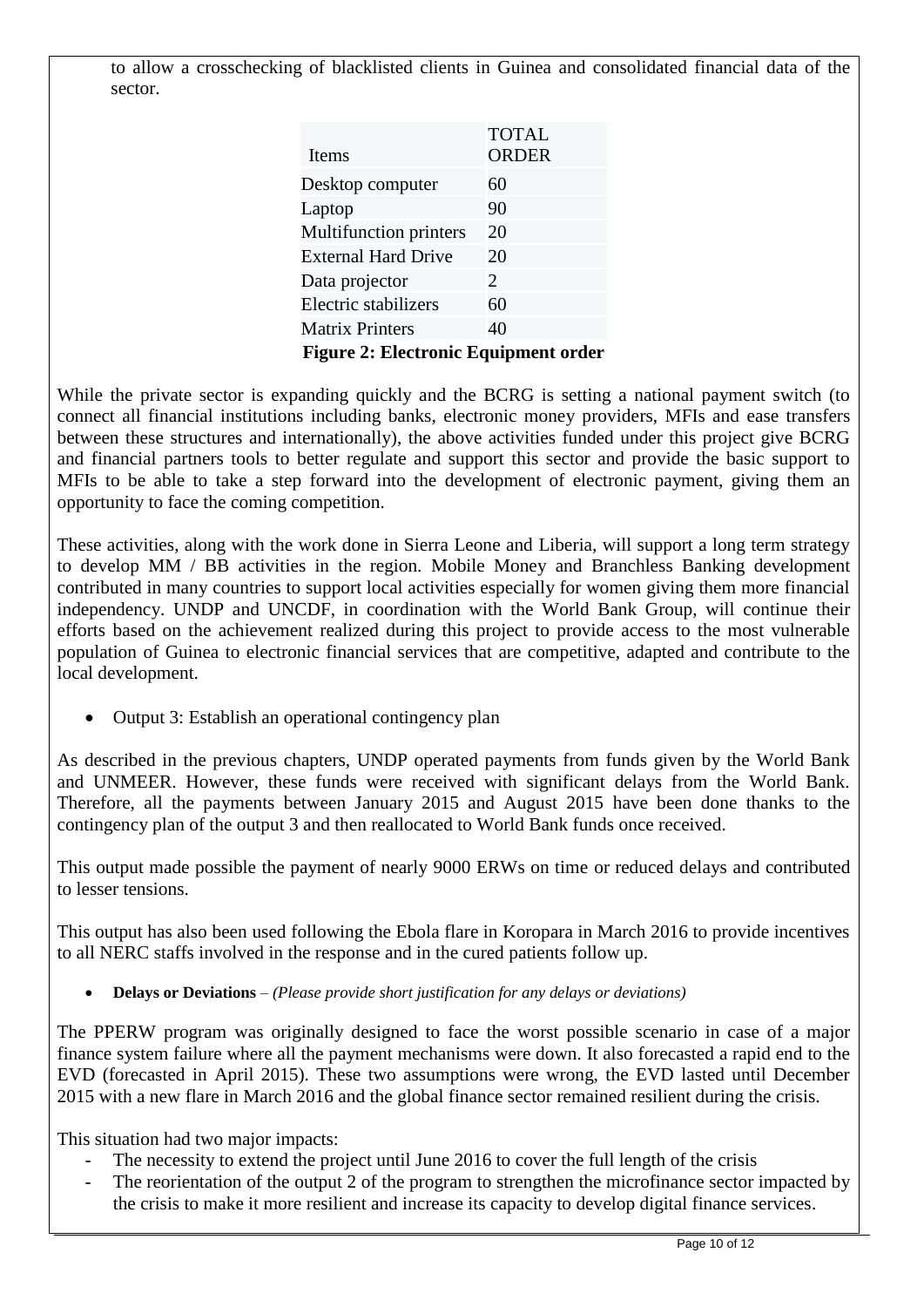**Gender and Environmental Markers** *(Please provide disaggregated data, if applicable)*

| <b>No. of Beneficiaries</b> |        | <b>Environmental Markers</b> |
|-----------------------------|--------|------------------------------|
| Women                       | 4 483  | NА                           |
| <b>Girls</b>                |        |                              |
| Men                         | 6.723  |                              |
| <b>Boys</b>                 |        |                              |
| <b>Total</b>                | 11 206 |                              |

| <b>Environmental Markers</b> |  |
|------------------------------|--|
| <b>NA</b>                    |  |
|                              |  |
|                              |  |
|                              |  |
|                              |  |

**Best Practice and Summary Evaluation** The payment mechanism introduced for payment of incentives to Ebola workers throughout the critical phase of the epidemic in Guinea and successfully replicated during the reinforced surveillance phase of the response to the Koropara's outbreak largely contributed to calm the working climate in the ETCs and motivate more the Ebola response front-line workers. As a result, the project has played a fire extinguisher role, which will make it possible to be ready to face any identical situation in future emergencies.The capacity of the program to adapt to the Guinean context and provide a very cost effective and secured way to transfer cash is a success. Beyond the direct impact of the cash incentive, that decrease the tensions and ensure that they wouldn't be any service interruption, this cash had a positive impact on local communities, strengthening the local economy during the crisis and allowing beneficiaries to invest in small scale income generative activities.

## **Lessons learned**

Communication from the NERC to the ERWs relied on each partner's structure. The implementation of a mass communication system (SMS or radio) would have been more effective and would have decrease the level of rumors or wrong information circulating among the ERWs.

The implication of a third part (UNDP) to operate the payments between the government and partners brought transparency and trust among the partners and the beneficiaries. This should be replicated with a better coordination from the beginning among donors and government agencies.

The provision of cash incentives has proven to be effective but can be a double edge sword if beneficiaries think they are treated unfairly compared to other beneficiaries. A good understanding of the situation of each type o beneficiary and an appropriated communication are necessary to avoid negative side effects.

## **Story on the Ground**

"It was very difficult frankly, it was hard," says Akoi standing in front of the Red Cross compound in Macenta. As a nurse at the Ebola Treatment Center in these lush mountains some 800 miles from Conakry, in Guinea, he reminisces on the months past, fighting on the front line of the epidemic. Like many of his colleagues, he not only had to fight his fears, but those of his family, as he crossed daily into the red zone of one of the seven treatment centers in Guinea.

"The work in a treatment center for Ebola was difficult. The virus was there; God only saved us! We were amongst people who were dying; family members were being brought in, and we were in our protective suits, with the heat it was relentless day and night. We had to be courageous; otherwise we would have given up."

"This incentive payment rewards all of us for the risk that we have taken. It's significant for us, while the epidemic was taken place, if we were not courageous, we would not have been able to carry on, but this is a recognition of what we did."

To secure and reward the essential services provided by health workers during a very difficult time, the Government, World Bank, and the UN, worked on a hazard payment program. The payment for those working in the Ebola treatment centers was sizable; a 75% bonus of their monthly wage.